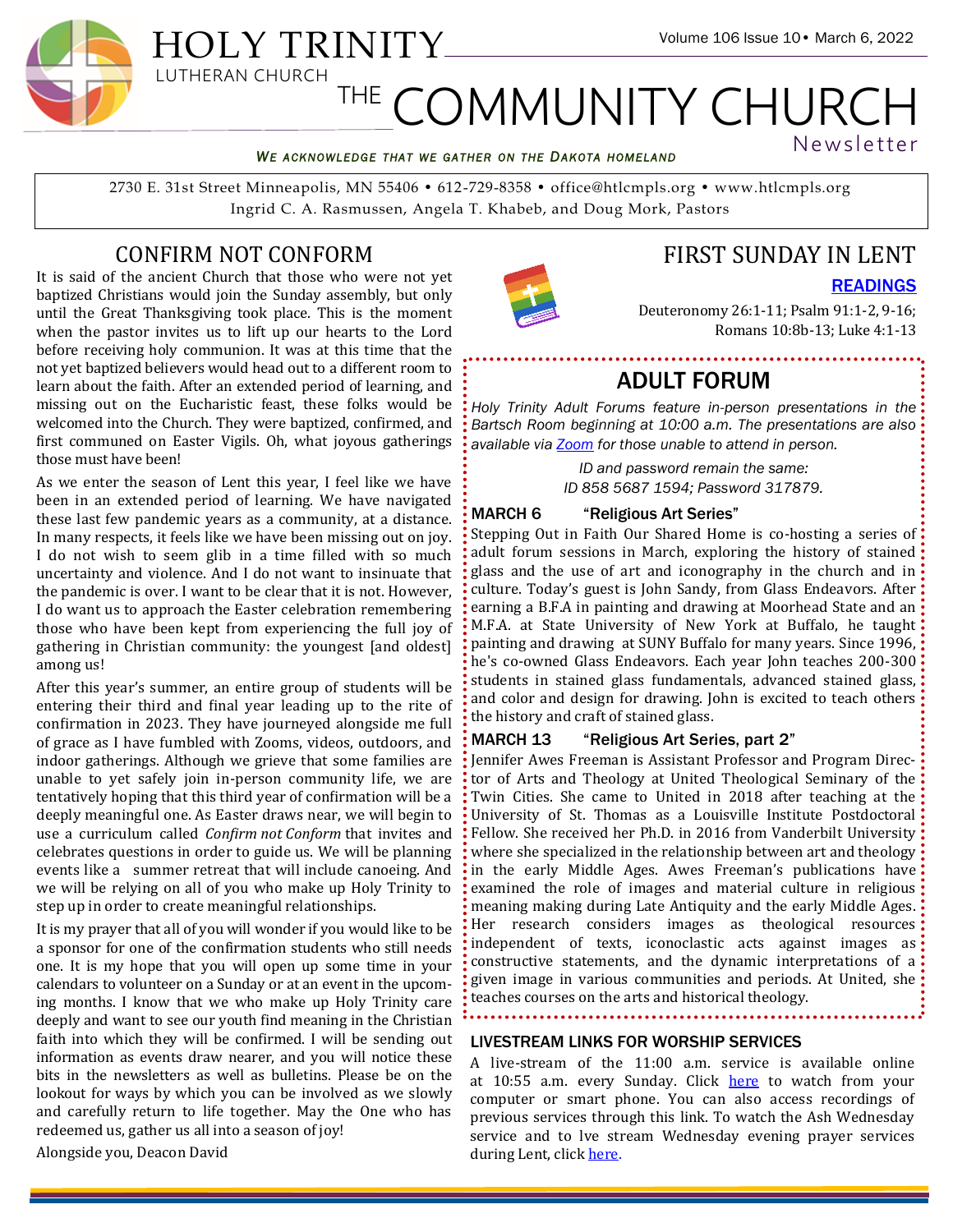## INTERGENERATIONAL WINTER BONFIRE

The 20s, 30s, 40s group invites you to Laura Bolstad Grafstrom's home for a bonfire on Friday, March 4, at 7:30 p.m. This event will be BYOB - and feel free to also bring a snack to share! All are welcome; come join us around a cozy fire for an evening of friendly connection. RSVP to [Laura.](mailto:laurabolstad1@gmail.com)

# REMINDER: THE FILM "THE PRESENT" WED., MARCH 9

The Palestine/Israel Working Group will be showing "The Present" on March 9 at 6:00 p.m. in the Bartsch Room. The film runs 25 minutes and will be followed by a discussion. If you prefer not to attend in person, you may watch the film on Netflix and join the discussion via Zoom by clicking [here.](https://us06web.zoom.us/j/81643091788?pwd=RGo1b3EwYVFNeW9PMGwyYVVrUjhUZz09)

# ECO-FAITH PLASTIC REDUCTION INITIATIVE

This week the ELCA Minneapolis Synod's Eco-Faith team launched their plastic reduction initiative with a fun and engaging Zoom. See an excellent summary [here.](https://docs.google.com/document/d/1ZyNad8JwsxbXOzCcpxisVX4K989Ao51TP8lxRuKSdt0/edit) If you can join a one-hour Zoom on any or all of the upcoming five Tuesday's at 6:30 p.m., here is the  $link$ . This series is designed to engage in the spiritual reflection of giving up one type of single use plastic in order to help the earth and its creatures. This week's activity is to save every piece of single use plastic that you would normally throw away for one week.

# LIFE TOGETHER—NEXT STEPS DURING COVID

#### *How long will we continue to wear KN95 masks?*

Right now Hennepin County is at "medium risk." We plan to require masks indoors until we are in the "low risk" category, at which point we may choose to make masks optional. We will continue to track the data and trust the science.

#### *When might we reinstate coffee hour, soup suppers, etc.?*

We will reexamine our current practices when Hennepin County's numbers fall into the "low risk" category.

## *What about communion practices?*

Beginning on Palm Sunday, we plan to return to pre-COVID communion practices. Congregants will be invited to receive bread and wine at the front of the sanctuary, removing their masks briefly as they eat and drink. Single-serving communion kits will still be available for those who prefer to commune in their pew.

## *Any other considerations?*

As we consider changes, we are mindful that vaccines for congregants ages 0-5 won't be available until at least the end of April, and then it will take at least a few months for kids to get fully vaccinated. (The timeline depends on how fast the vaccines roll out, how many shots are required, and vaccination acceptance among parents of kids that age.) We do not want our decisions to be stumbling blocks to our youngest members' ability to participate in worship and other activities.

## *What about vaccinations and boosters?*

All pastors, deacons, staff, worship leaders, choir members, Sunday School teachers, lay communion ministers, and others who have close contact with congregants must be vaccinated *AND BOOSTED*, unless they have a medical exemption.



*You are invited to join one of four small groups which will meet from 6:00-6:45 p.m. on Wednesdays during Lent (March 9-April 6). You need not attend all the sessions; come as your schedule allows.*

# JOIN PASTOR INGRID FOR THE PRAYER OF EXAMEN

The Prayer of Examen is a spiritual exercise typically credited to St. Ignatius of Loyola [1491-1556]. At the heart of the practice is increasingly becoming aware of God's presence and the Holy Spirit's movement throughout your day. No prior experience necessary! If you're unable to attend in person but would like to participate, we can send a recording for you to use at home. Simply send a request to [Sue](mailto:htoffice@htlcmpls.org) to be added to the email distribution list.

## JOIN DEACON DAVID FOR PRAYING WHILE MOVING

Prayer does not have to be quiet nor do we have to do it while remaining still. God meets us as we run, dance, and play. A noisy Church is a living Church! This space is for everyone and families with children are especially encouraged to join a holy chaos of praying while moving. We'll meet in the gym. If the weather warms up enough, we'll try to be outdoors!

## JOIN PASTOR ANGELA FOR JOY & LAUGHTER

God's word teaches us, *"A cheerful heart is a good medicine, but a downcast spirit dries up the bones"* (Proverbs 17:22). Joy is a precious commodity, especially as we travel our Lenten journey in these uncertain and ambiguous times. Please gather as we explore the proven benefits of laughter and joy in our individual and communal lives. You are welcome to share\* your "all age appropriate" jokes. No prep is necessary.

Week one: Bible/theology/religion jokes. Week two: Punny time—favorite puns, and one-liners. Week three: Behold I stand at the door and knock—favorite knock-knock jokes. Week four: Riddles; Week five: Anecdotal jokes and a litany of JOY! If you're unable to attend in person, but you'd like to share a joke, simply email it to the [office.](mailto:htoffice@htlcmpls.org) (\*sharing is completely optional).

## JOIN PASTOR DOUG FOR INTENTIONAL COMMUNITY

Could the bible have some things to say about how we live together? What is church for? What does a "balanced" life even mean?

Each week we'll take a short excursion into scripture and consider how it might inform or challenge our faithful engagement with our world. We'll do our best to both celebrate and challenge the leaders and communities we meet, and consider how their words and stories might bring us into deeper dialog with God. Sessions will not be lectures but conversations—the more you bring your experiences, questions, and ideas to the table, the more fun we will have together!

## REGISTER NOW FOR SUMMER CAMP AT CAMP WAPO

Registration for summer camp at Lake Wapogasset (Camp Wapo) is open! Some Holy Trinity kids are already registered, but we'd love to have more!

Our "Seeds Group" is grades 1-3 and the "Youth Group" is for grades 4-8. Camps happen in July 2022. Find exact dates that work for your family and register [here.](http://lwlbci.com/holy%20trinity-mpl)

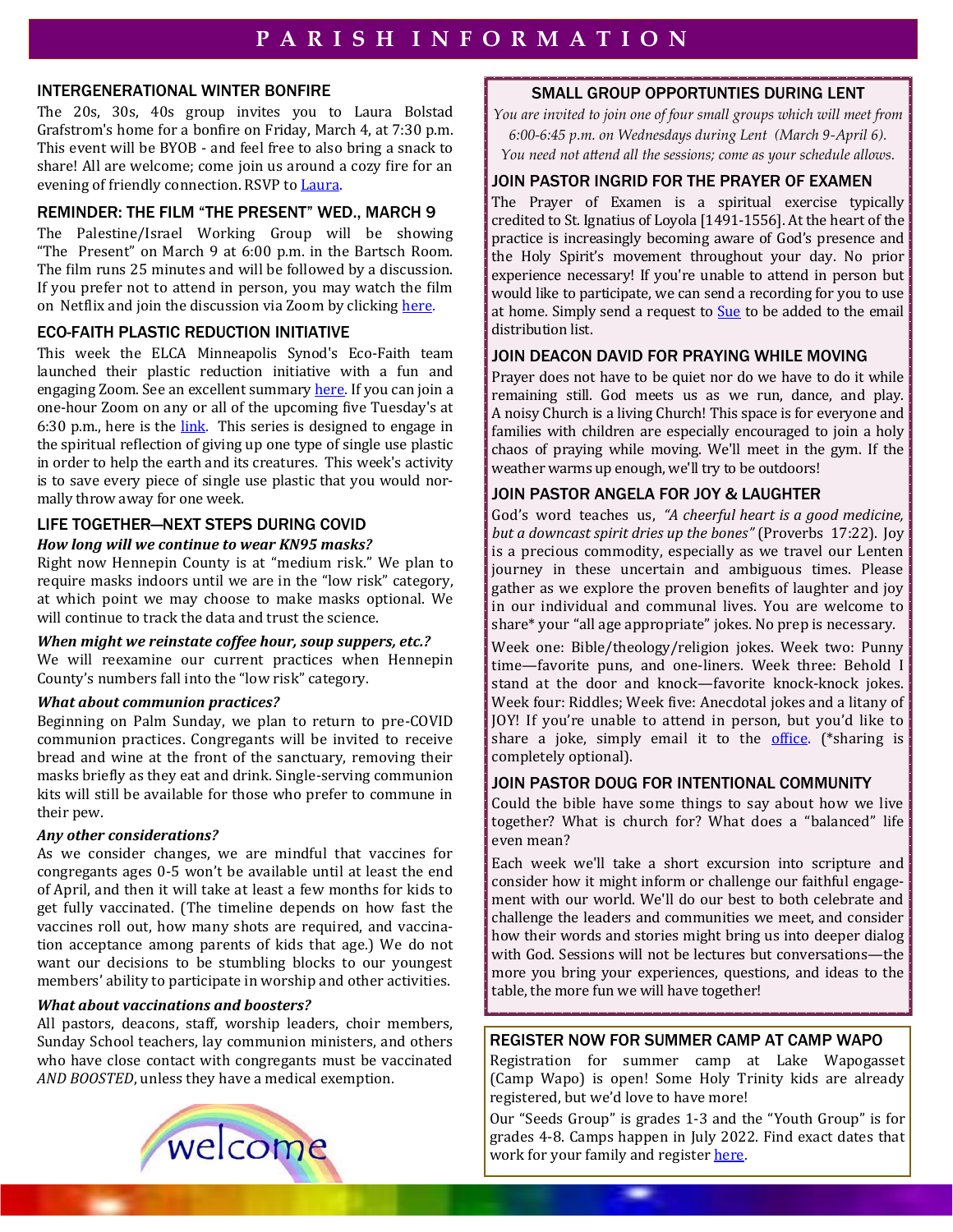## A PRAYER FOR THE UKRAINE

God of Peace and justice, we pray for the people of the Ukraine today. We pray for peace and the laying down of weapons. We pray for all those who fear for tomorrow. that your Spirit of comfort would draw near to them. We pray for those with power over war or peace, for wisdom, discernment, and compassion to guide their decisions. Above all, pray for all your precious children at risk and in fear, that you would hold and protect them.

We pray in the name of Jesus, the Prince of Peace. Amen.

*Archbishop Justin Welby*

*Archbishop Stephen Cottrell* 



#### SUMMARY: CHURCH COUNCIL, FEBRUARY 15, 2022

- New council members were welcomed: David Kohlstedt, Karen Kunze, Kathryn Howe, Katie Schroeder, Katy Benson. They join returning members: President, David Broberg, Vice President, Gretchen Lund, Treasurer, Scott Cole, Secretary, Connie Lien Adams, Allison Johnson-Heist, Erin Henry, and Mike Nevergall.
- Committee Reports:
	- $\Rightarrow$  Stepping out in Faith (SOIF) Working Groups:
		- $\Diamond$  Our Shared Home The working group is planning Adult Ed sessions focusing on the history of stained glass and iconography in churches. Also, a bit of dreaming and long-range planning with Miller Dunwiddie Architecture, looking at ways we might best use our building now and in the future.
		- $\Diamond$  Our Shared Community The working group will take time, in a retreat format, to thoughtfully look at issues about how best to use our resources to support the community outside the walls of Holy Trinity.
- During Lent, the new inclusive language liturgy will be introduced - *Sighs Too Deep for Words*.

#### 2021 THRIVENT CHOICE® DOLLARS EXPIRE MARCH 31

Since 2010, over \$370 million has been distributed to thousands of churches, schools, and other nonprofits through Thrivent Choice®. Through this program, eligible members can recommend where Thrivent donates millions of charitable outreach dollars each year. Please consider recommending Holy Trinity for your Thrivent Choice Dollars. If you need help with Thrivent's website, click [here](https://htlcmpls.org/website/wp-content/uploads/2020/12/Choice-Dollars.pdf) for a step-by-step tutorial that Pam Blomgren has put together.

# EASTER LILIES

Holy Trinity has a tradition of placing lilies in the sanctuary for Easter. These beautiful flowers are celebratory and are a visual  $\ddot{\bullet}$ reminder of Christ's resurrection. If you'd like to sponsor a lily  $\ddot{\cdot}$ in honor of a loved one who is still living or in memory of a. loved one who has died, please contact the church office by  $\ddot{\bullet}$ [email](mailto:office@htlcmpls.org) or phone (612-729-8358). The names of the sponsors and the loved ones they are remembering will be listed in the  $\ddot{\cdot}$ Easter bulletin. This year, we are using a sliding scale for payment. We ask that you donate between \$3-\$20 per lily, depending on your ability. You may pay by check, cash, or by clicking: on the Donate button on our **[website](htlcmpls.org)** to donate electronically.

#### HOLY TRINITY IN THE NEWS!

From [Living Lutheran,](https://www.livinglutheran.org/2022/03/an-investment-for-the-future/) a piece about investing in the future with Ministry Growth Fund, featuring Pastor Ingrid.

#### APPRECIATION FOR ANTI-BLACKNESS RESOURCES

These brief statements were crafted by the Racial Justice Working Group in appreciation of and strong support for the [Community Church article](https://htlcmpls.org/site/wp-content/uploads/2022/02/CC-2022-02-06-FOR-WEB.pdf) written by Pr. Angela about "Anti-Blackness."

**Ryana**: *I was struck after watching the videos and reading the article shared in Community Church last week that if we are able to focus on anti-Black racism as a congregation, we will be focusing on the crux of racism across cultures. It indeed is entrenched in so many cultures and so obviously in our own. Amir Locke died because of it. Thanks for sharing, Pastor Angela!*

**Keith**: *Just as I so often appreciate your marvelous humor, Pastor. Angela, I appreciate Trevor Noah's ability to make me laugh, even as the message behind the humor is so deep and so deeply disturbing. I appreciate your giving us not only profound insight into anti-Blackness, but also resources for sustaining our work to overcome it.* 

**Corey**: *Pastor Angela's Community Church letter to our congregation really made me think about how the goal to end white supremacy and racism needs to include and start from anti-Blackness. Across all cultures and nations, there is a current of anti-Blackness that hinders the overall goal of equity and justice. Confronting it in myself and in our congregation will live out our goals and the message of Jesus.*

**Jeff**: *I deeply appreciate the videos and article on anti-Black racism shared by Pastor Angela in the Community Church recently. I've been watching 1-2 of the videos per day and end up thinking about them for the rest of the day. At first, watching 1-2 per day was a matter of convenience for me, but it has since turned into a daily reminder of the racism Black communities face from ALL angles—Every. Single. Day. and how actually dealing with racism can't be a matter of convenience for me or our church. Doing that work is hard, but we can and must do it. Thanks for sharing!*

**Libby**: *Pastor Angela's article on anti-Blackness was a good reminder to look hard at the ways we maintain individual and collective racism and privilege. It's not "out there" but in me and in us.*